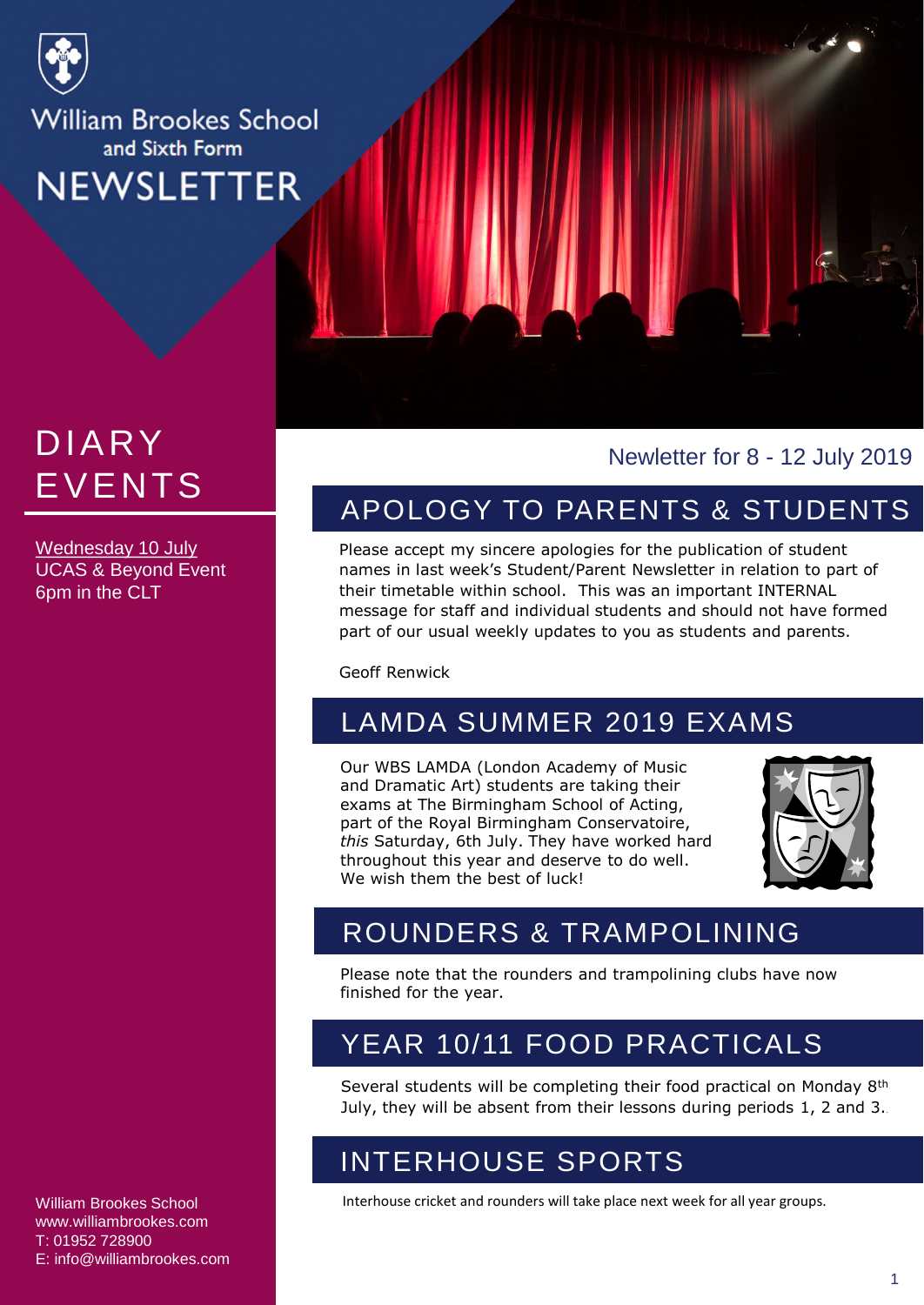

# DIARY EVENTS



William Brookes School www.williambrookes.com T: 01952 728900 E: info@williambrookes.com



#### Newletter for 8 - 12 July 2019

### YR 13 - UCAS AND BEYOND EVENT

**Date:** Up and coming Sixth Form parent/student event: Wednesday 10th **July, 6pm in the CLT**, the Sixth Form team will be sharing lots of helpful information regarding the UCAS process and post 18 options. There will be a variety of takeaway resources for parents and students on revision strategies and career guidance. Refreshments will be served with the opportunity to chat to the team about any specific questions you may have regarding A-levels and career pathways.

WBS SIXTH FORM FUTURES & DESTINATIONS PROGRAMME

#### BEYO NDJ

COUBERTIN LECTURE THEATRE

inspiration for your future?

Talks by University of Chester, WBS Sixth Form **Team & Careers Advisor and ex-students to** support you on UCAS, apprenticeships, personal statements and Year 13 study & revision skills.

**UCAS** Chester

**Apprenticeships**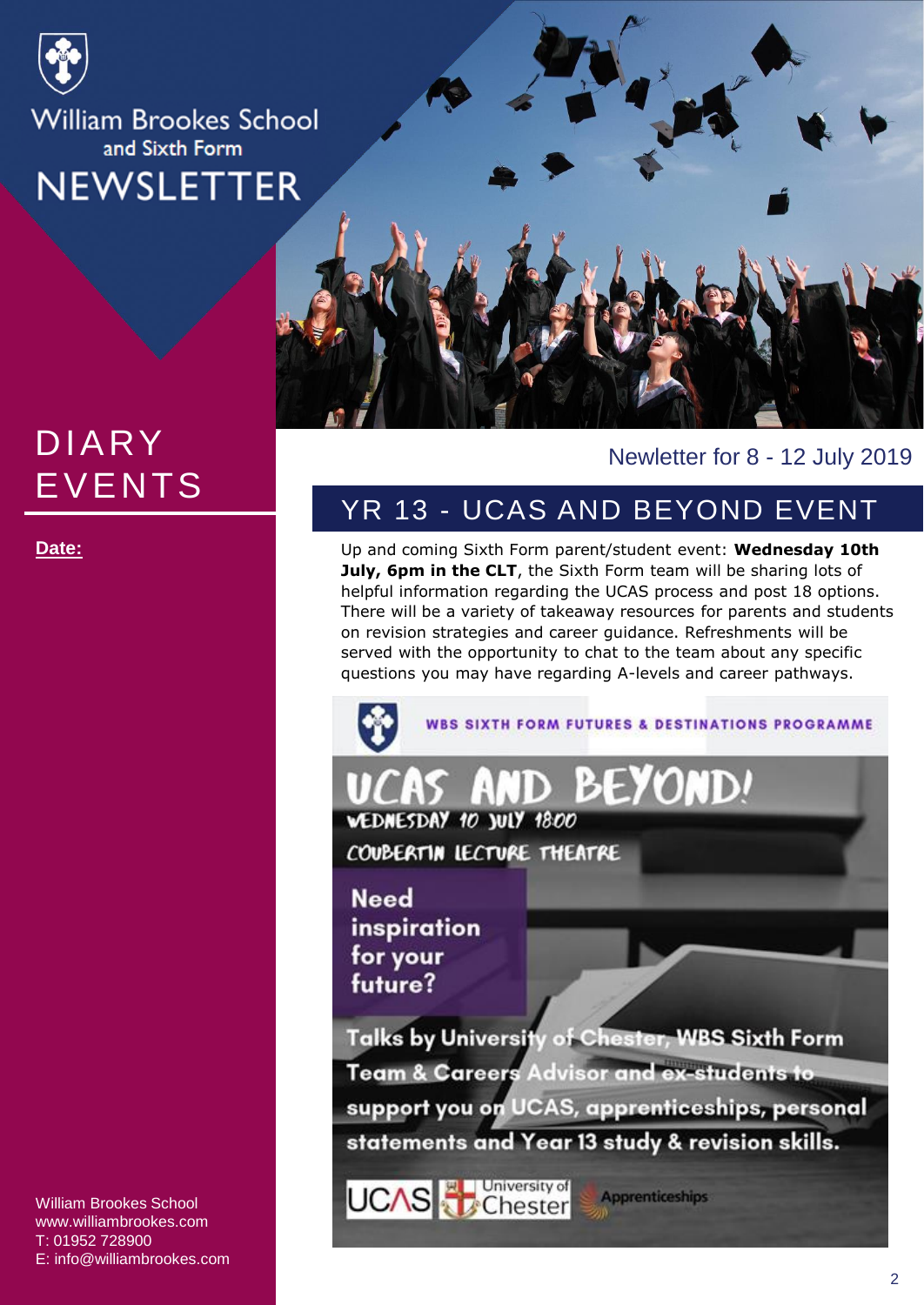

# EVENTS DIARY

 $\mathsf{Re}(\mathsf{E})$ **Date:**

Newletter for 8 - 12 July 2019

### DROP IT AND READ YRS 7 - 9

**TUESDAY 9th JULY PERIOD 5**

**THURSDAY 11th JULY PERIOD 1**

### SCHOOL MEALS MENU



The school menu will be MENU 2.

### CAREERS INTERVIEWS

Careers interviews next week with *Mrs Lawrence* will be on **Monday 8 July** and will take place in the office next to Ms Lacey's office. Students will be notified of their appointment times.

### WOW – WORD OF THE WEEK

| <b>Word of the Week</b> | <b>Measure</b>                                     |
|-------------------------|----------------------------------------------------|
| <b>Word Type</b>        | <b>Verb</b>                                        |
| <b>Definition</b>       | To discover the exact size or amount of something. |
| In a Sentence           | This machine measures your heart rate.             |
| <b>Synonyms</b>         | Calculate, count, weigh, judge.                    |
| <b>Subject Links</b>    | <b>Science, Geography.</b>                         |

Make sure to check out the video on the Word of the Week. These videos go into greater detail on the word and how to use it effectively!

The link for the WOW is: [https://web.microsoftstream.com/video/5f5898bf-495d-4e3c-a3b1-](https://web.microsoftstream.com/video/b723b852-dd01-416f-b200-7e7895c1475d?list=studio) 9259bc7e7cb7?list=studio

William Brookes School www.williambrookes.com T: 01952 728900 E: info@williambrookes.com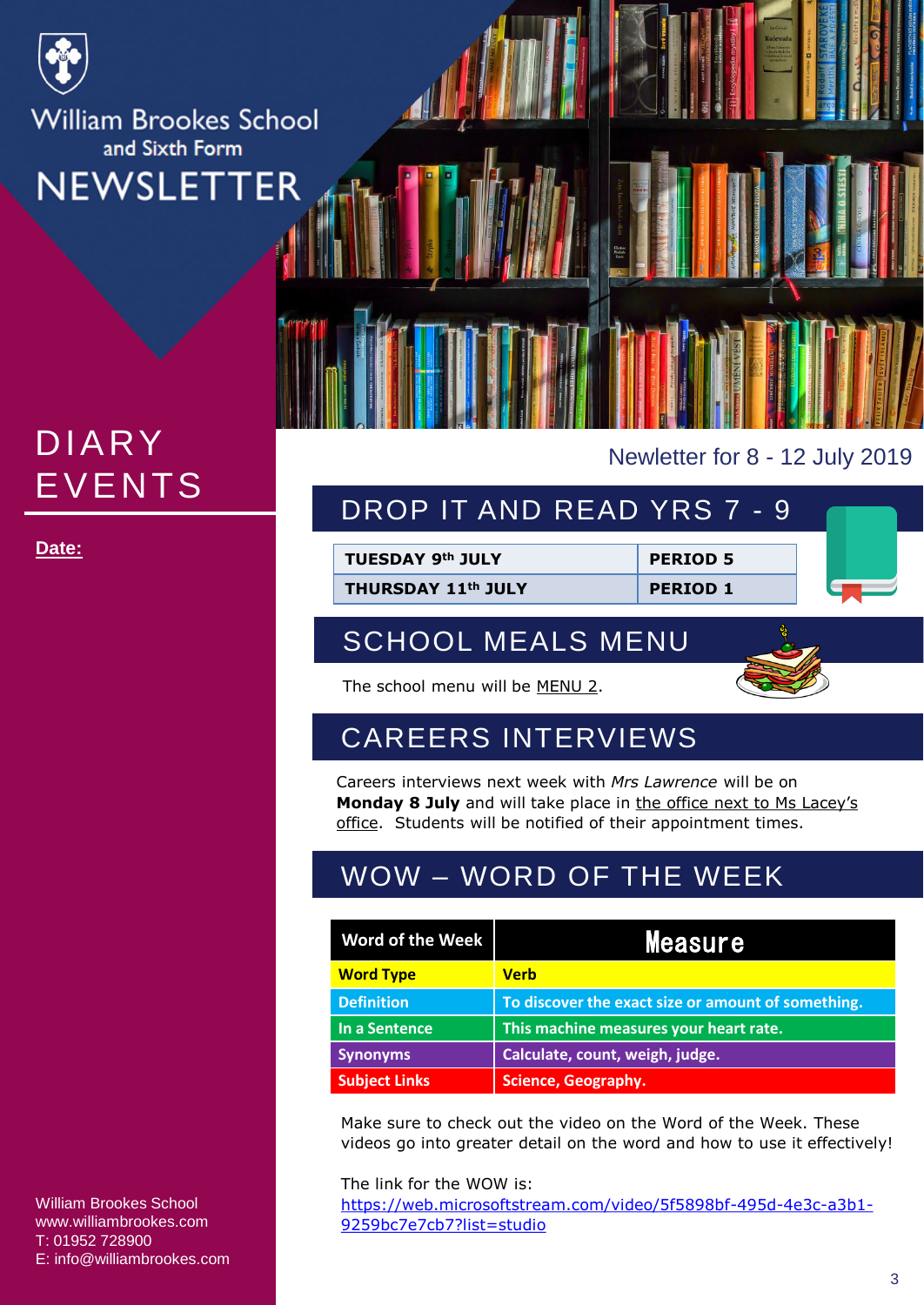

Newletter for 8 - 12 July 2019

### THE LIZ THOMAS MEMORIAL FUND

The Liz Thomas Memorial Fund was set up in 2016 to support students of William Brookes School in the form of an annual award to be used to widen and enhance their experience of a chosen interest in the realm of performing arts or media. Recipients might use the funding to access opportunities such as extra dance, drama or music tuition; visits to galleries or theatres; or maybe attend a series of lectures to enhance their development and personal enjoyment.

#### **Application Rules**

- · Any student of William Brookes School from any Key Stage is eligible to apply.
- · Applications are to be received for consideration during the first week of October.
- · All applications received will be considered by a panel made up of a member of Liz's family and a member of staff from school and shortlisted applicants will then be invited to attend a short interview.
- · Following interviews, up to four recipients will be selected and awarded an amount from the annual Award total of between £600 and £800.
- · Depending upon what the funding is used for, successful applicants may be invited to contribute to the School's annual Presentation Evening the following September by way of a performance, a reading or submission of a piece of academic work inspired by the event they attended. They will also be presented with a certificate at Presentation Evening in recognition of what they have done.
- · Successful applicants can not apply in successive years. They may, however, re-apply after one year has elapsed.

#### **Scheme Timeline**

| July-September<br>October  | Scheme promoted via House assemblies, Staff Bulletin and Student Newsletter<br>Week 1: Applications to be submitted<br>Week 2: Applications shortlisted<br>Week 3: Interviews held |
|----------------------------|------------------------------------------------------------------------------------------------------------------------------------------------------------------------------------|
| Following July             | Award recipients invited to prepare a letter updating the family about their<br>project or;                                                                                        |
| <b>Following September</b> | Contribution to Presentation Evening                                                                                                                                               |

Please see Mrs Cloud for a copy of the application form which must be completed.

William Brookes School, www.williambrookes.com T: 01952 728900 E: info@williambrookes.com